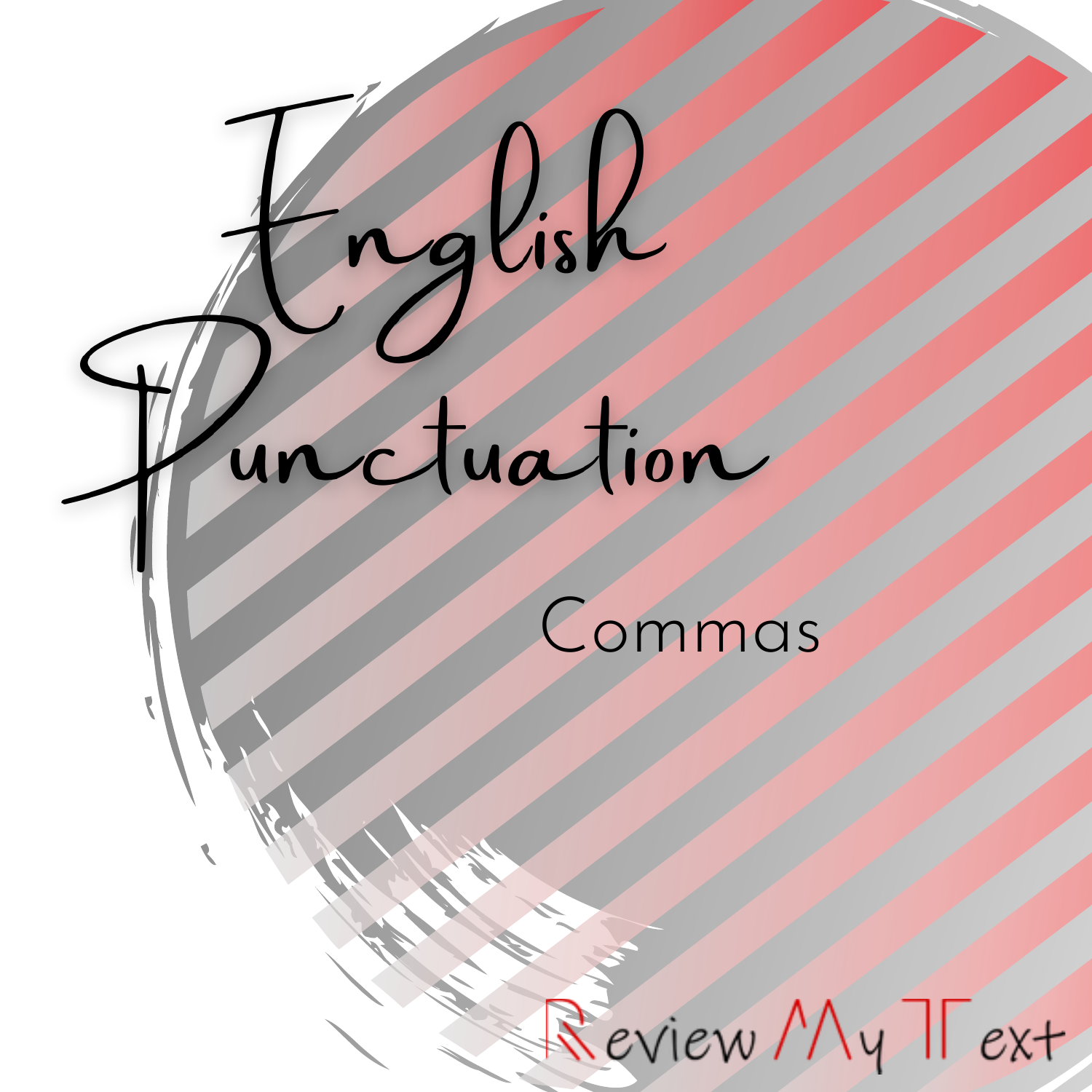Lists

 $\rightarrow$  It's used to separate items in a list of three or more.

> Example: *Our company sells laptops, printers and smartphones.*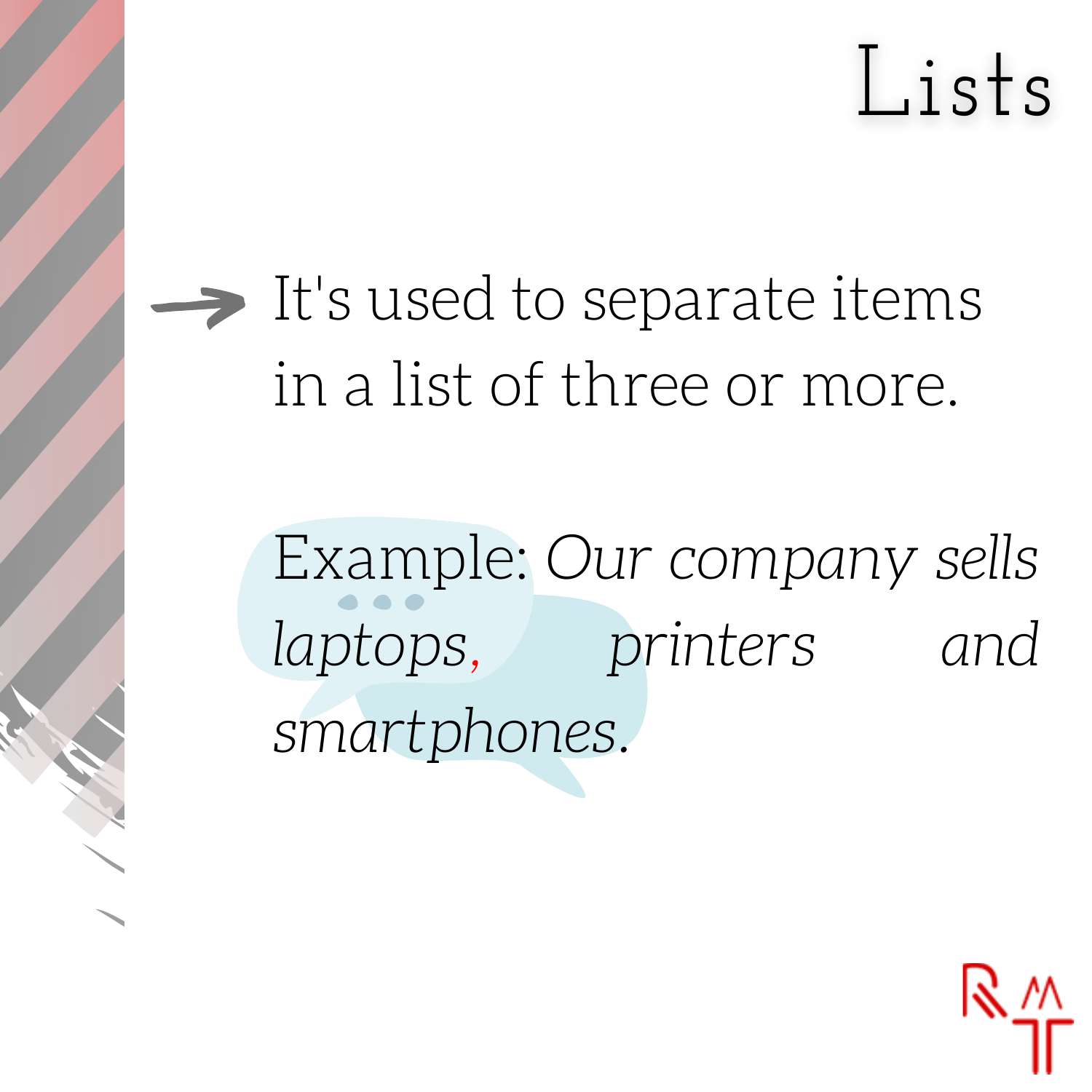#### Lists - Oxford comma

- The Oxford comma or serial comma is present before *and* in a list with three or more items.
- It's commonly used in American English. In British English, only if necessary to clarify the sentence.

Example: *We export to Spain, Italy, and Angola.*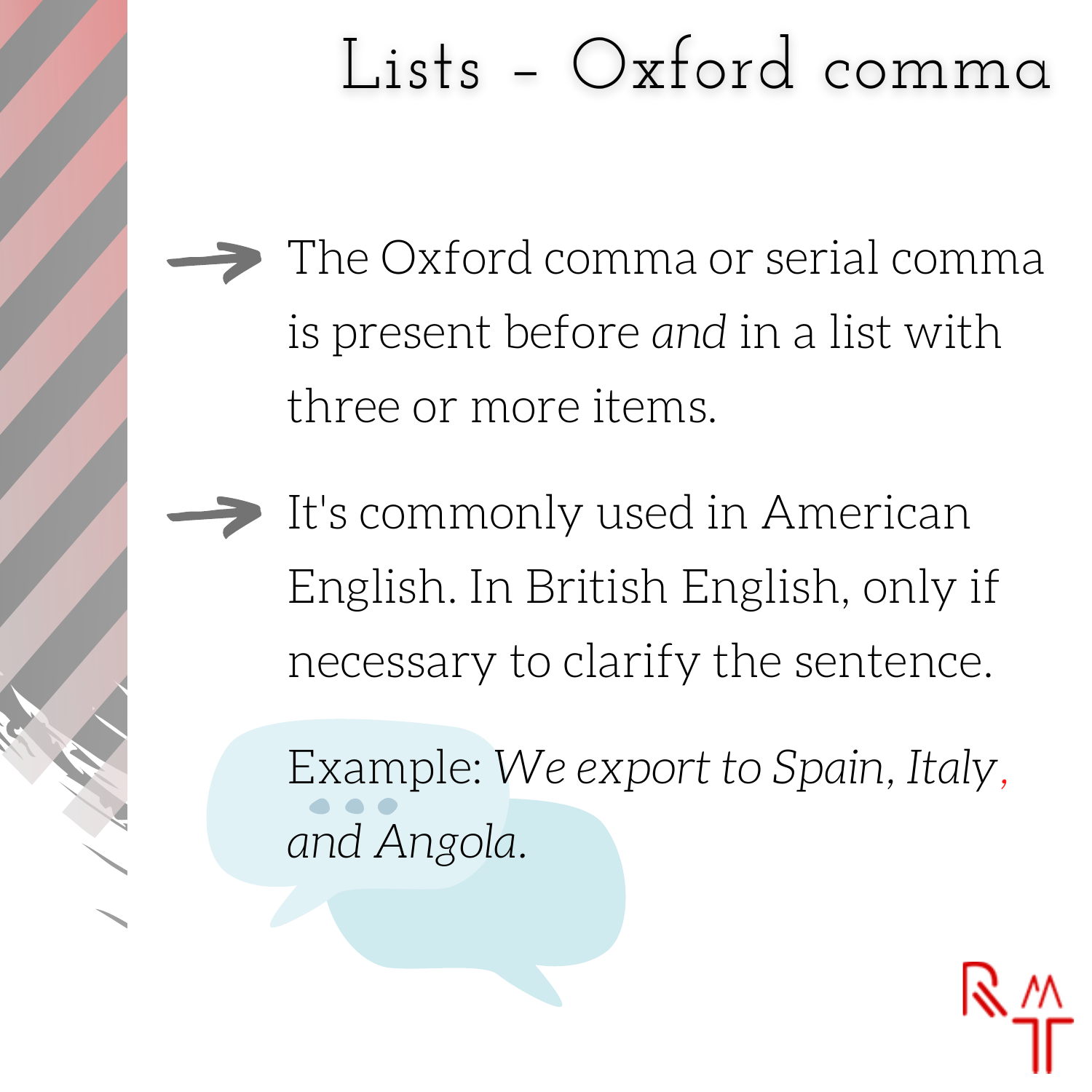## With non-essential clauses

A comma is added before and after a non-essential clause.

> Example: *The client I was supposed to meet tomorrow,* a shoe manufacturer*, has postponed to next week.*

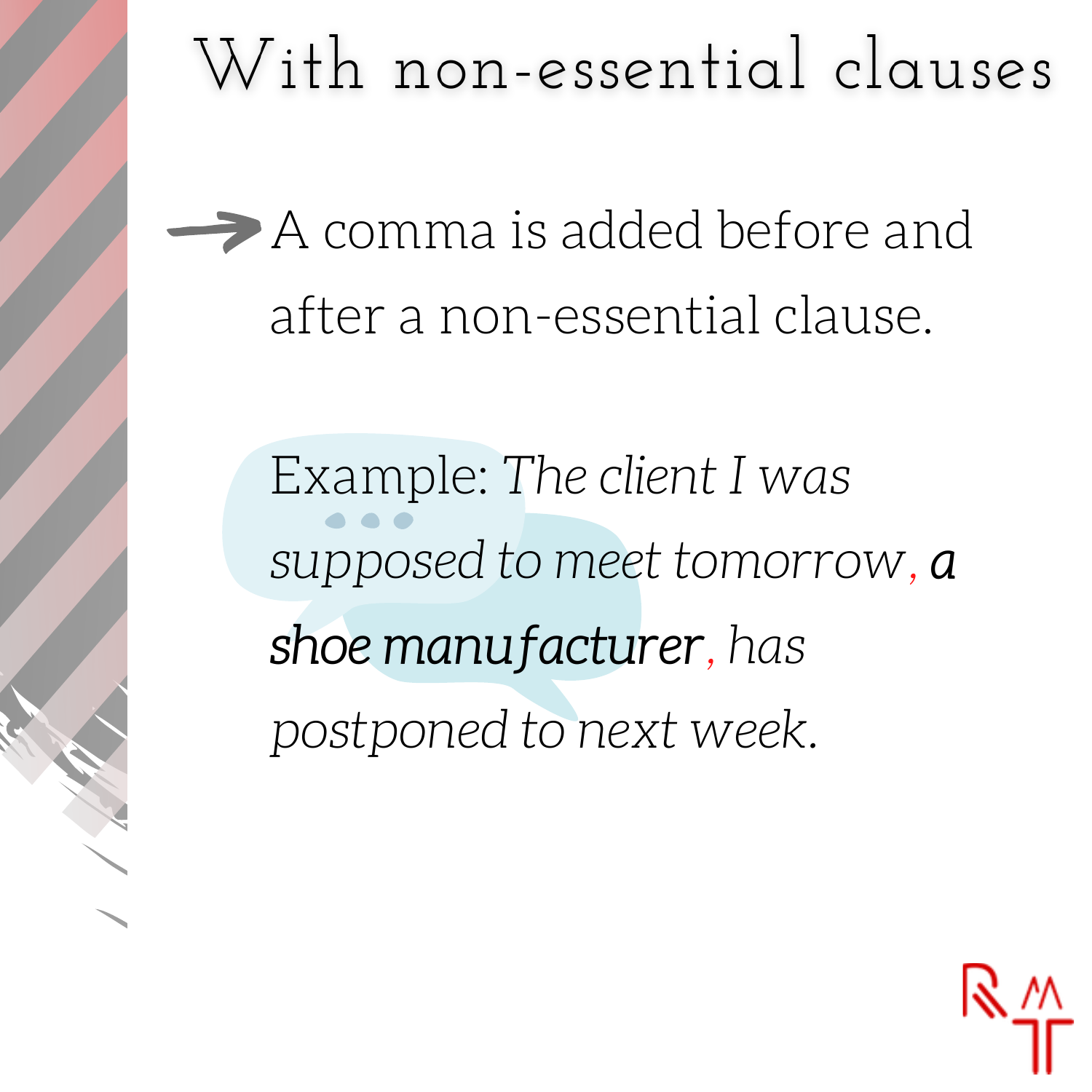# With dependent clauses

 $\rightarrow$  When a dependent clause precedes the main clause, you add a comma between the two.

> Example: When I was at the airport waiting for my flight*, I found a former client.*

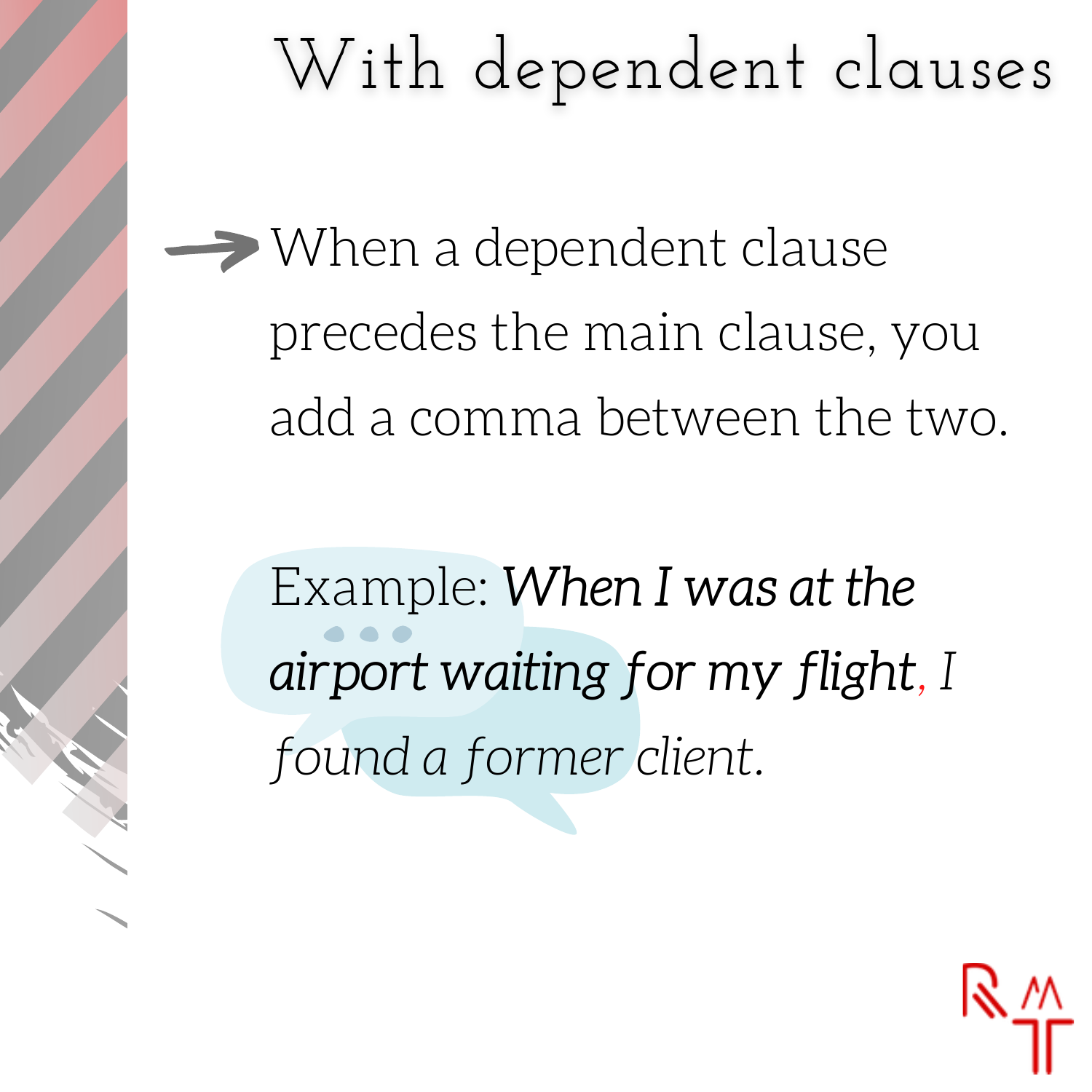# With introductory clauses

**→** You use a comma between an introductory clause and the rest of the sentence

> Example: After arriving at the office*, I went straight to the meeting room.*

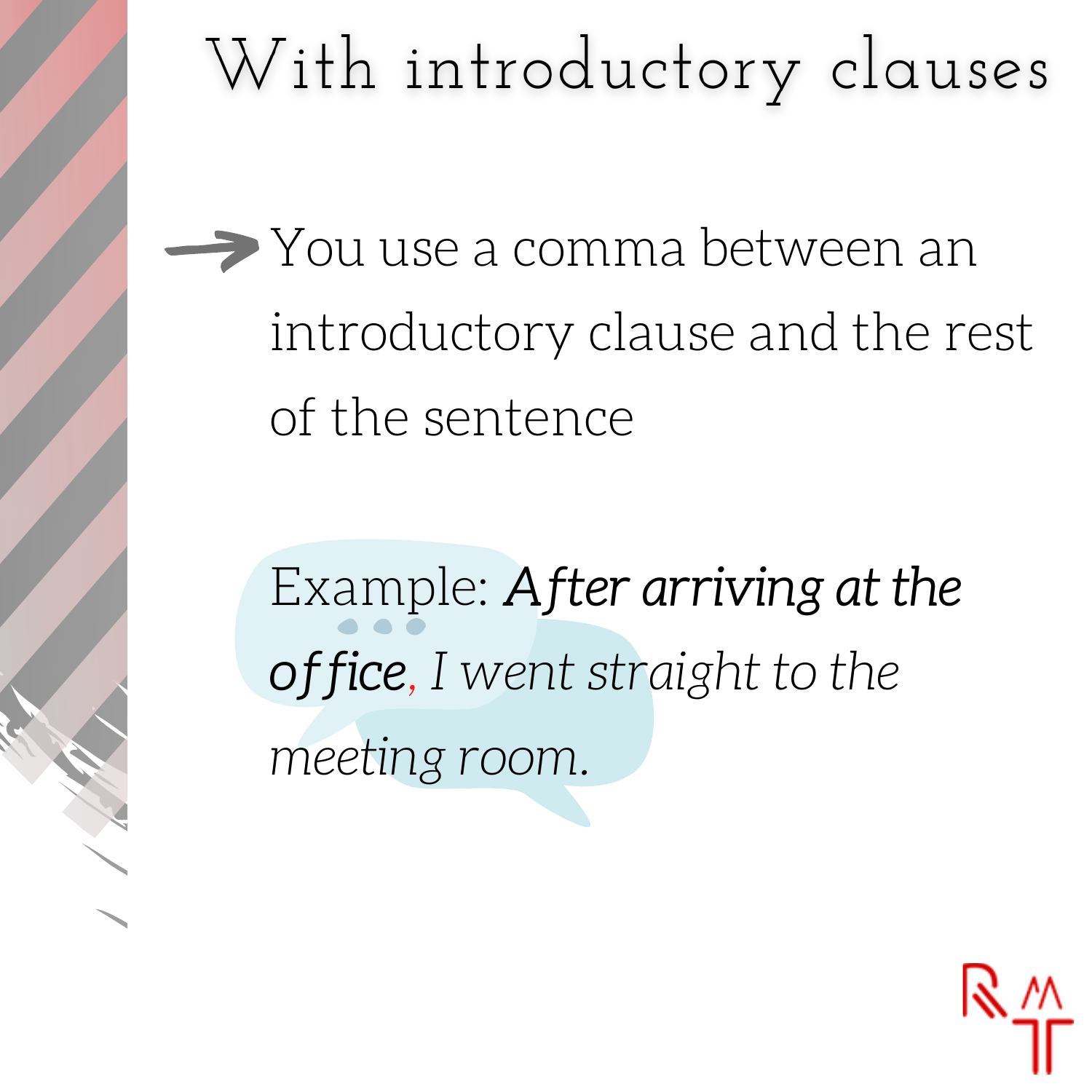# Between independent clauses

 $\rightarrow$  Join two independent clauses with a comma and a coordinating conjunction.

> Example: *Our company is the leading manufacturer of electronic components, and we received two prizes of excellence this year.*

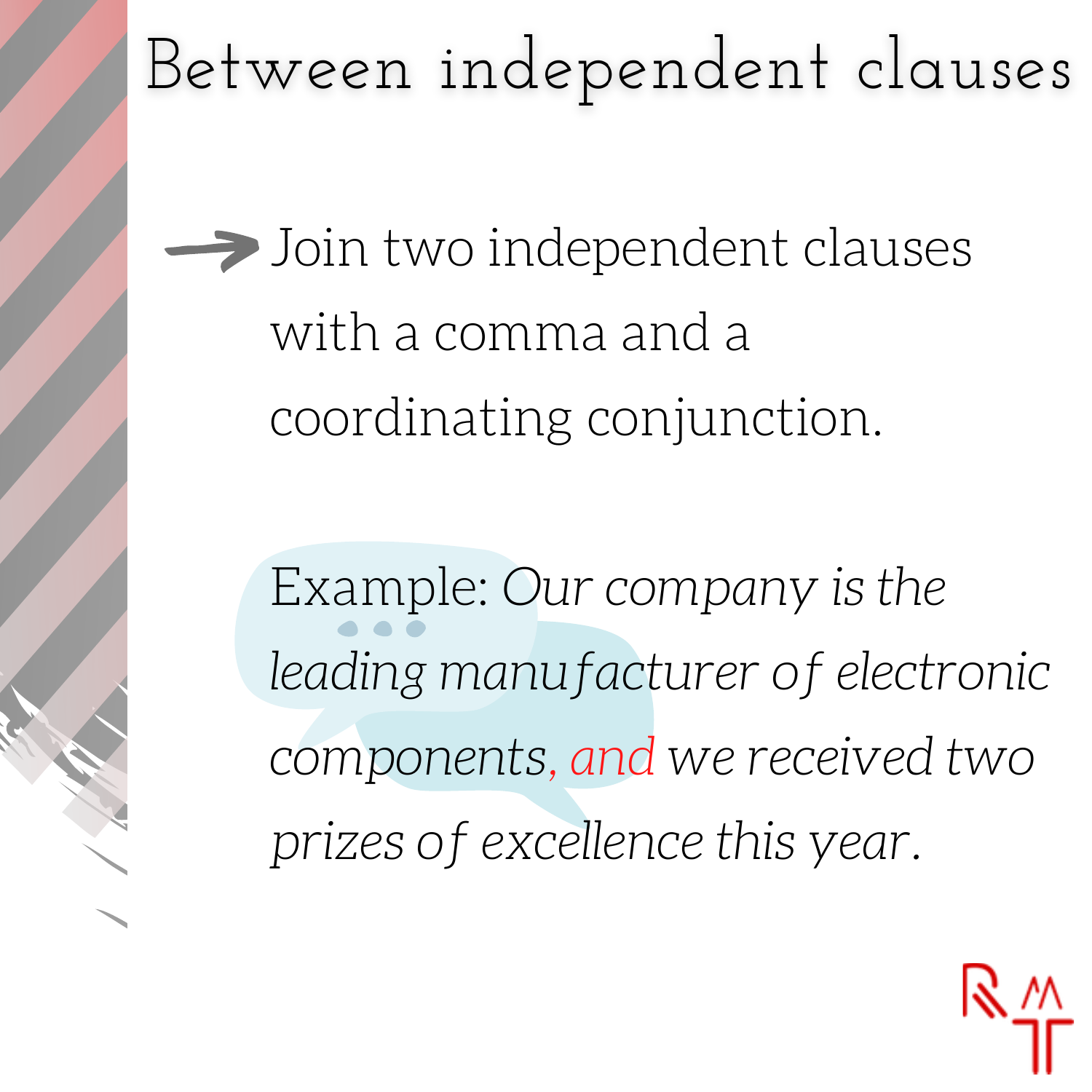#### Between adjectives

A comma is added between coordinate adjectives but not between cumulative adjectives.

Examples: *Our company has bought new equipment that is* fast*,* reliable *and modern.*

*We need a* long wooden *table for the meeting room.*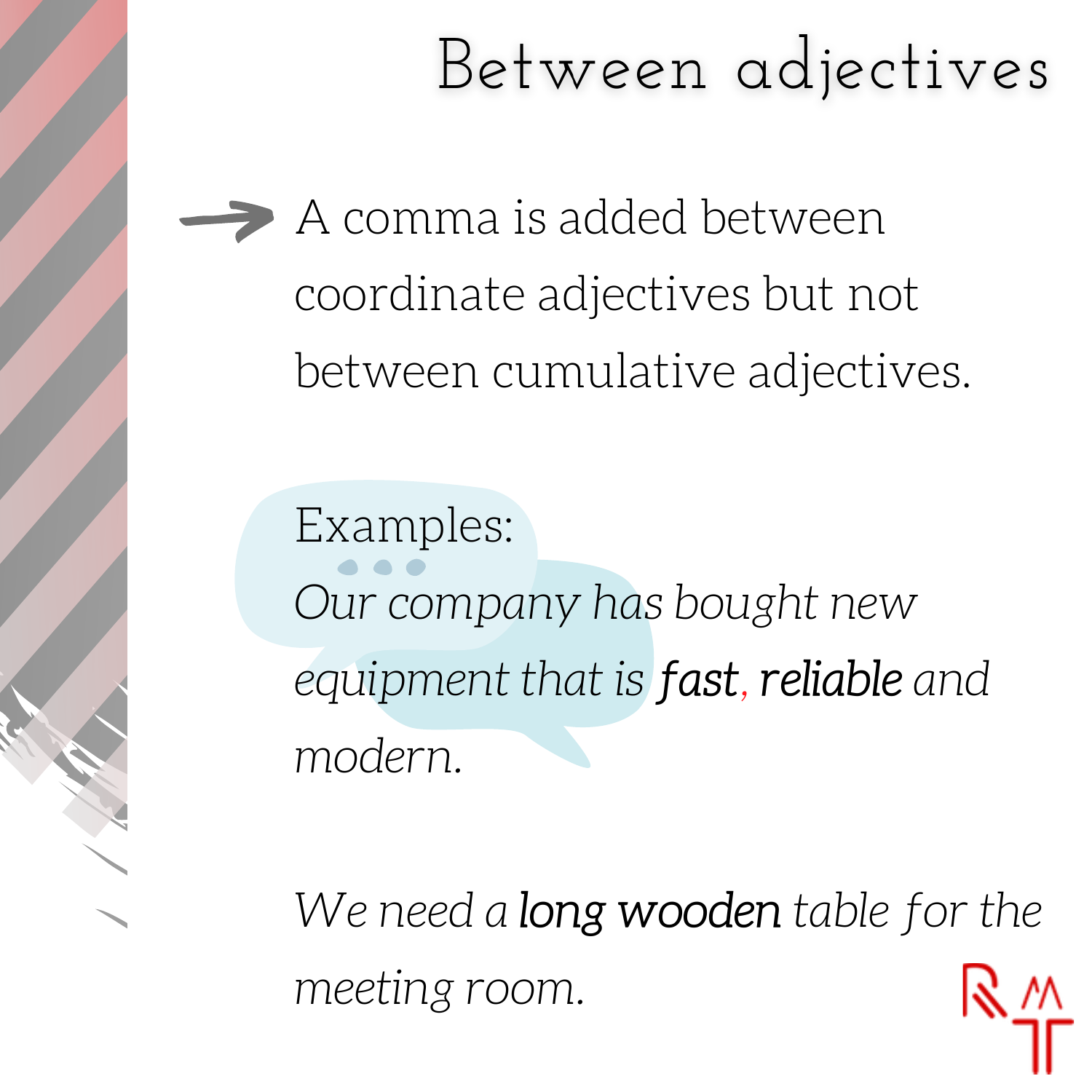## With relative clauses

A comma is added before and after relative clauses.

> Example: *Our General Manager,* who has been in the company for 20 years*, has just been promoted to Managing Director.*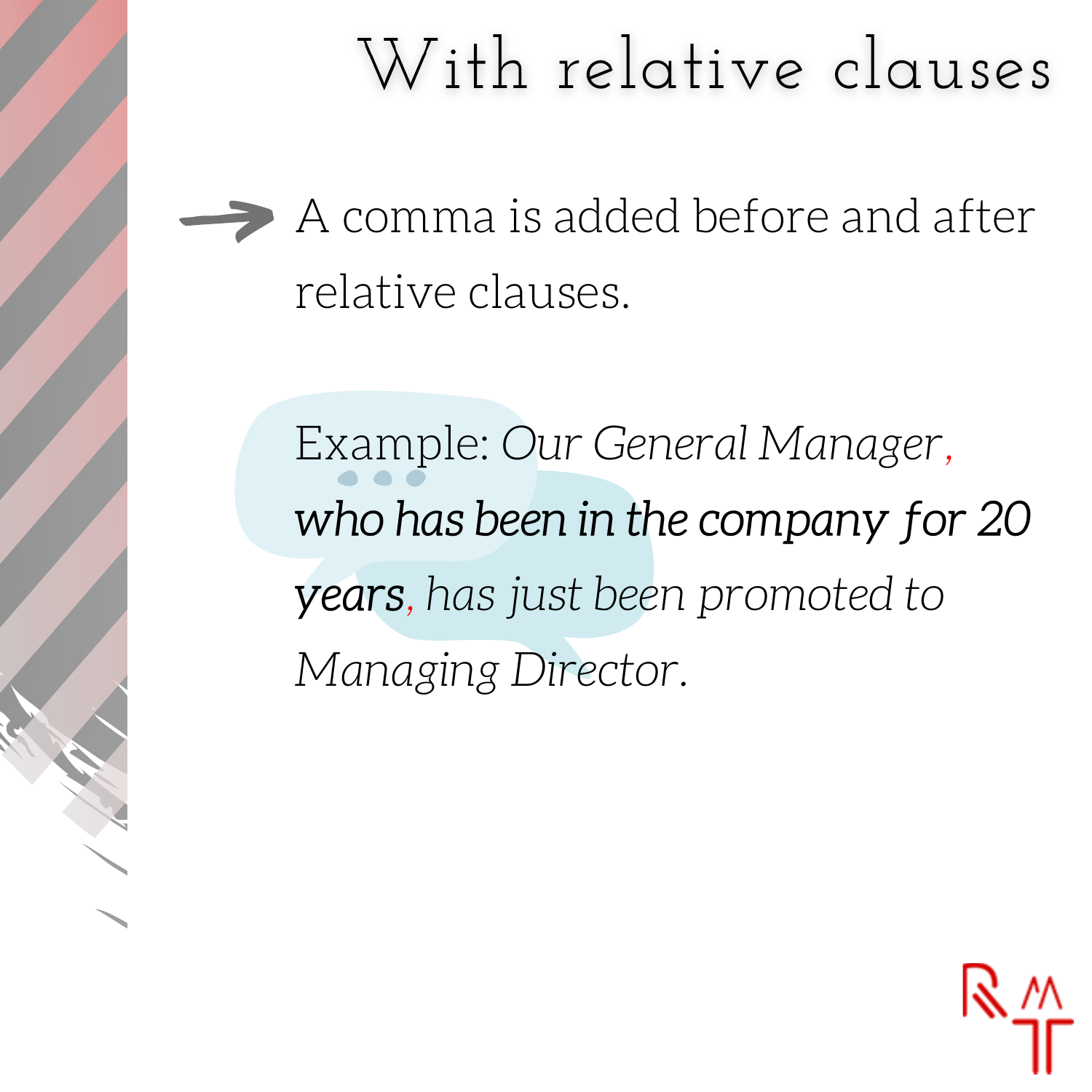# Dates

#### American English:

- January 23, 2021
- Friday, March 6th,2021 (if part of a sentence, a comma is added after the date as well)
- March 2021

#### British English:

- 23 January 2021
- Friday, 6 March 2021 (if part of a sentence, a comma is added after the date as well)
- March 2021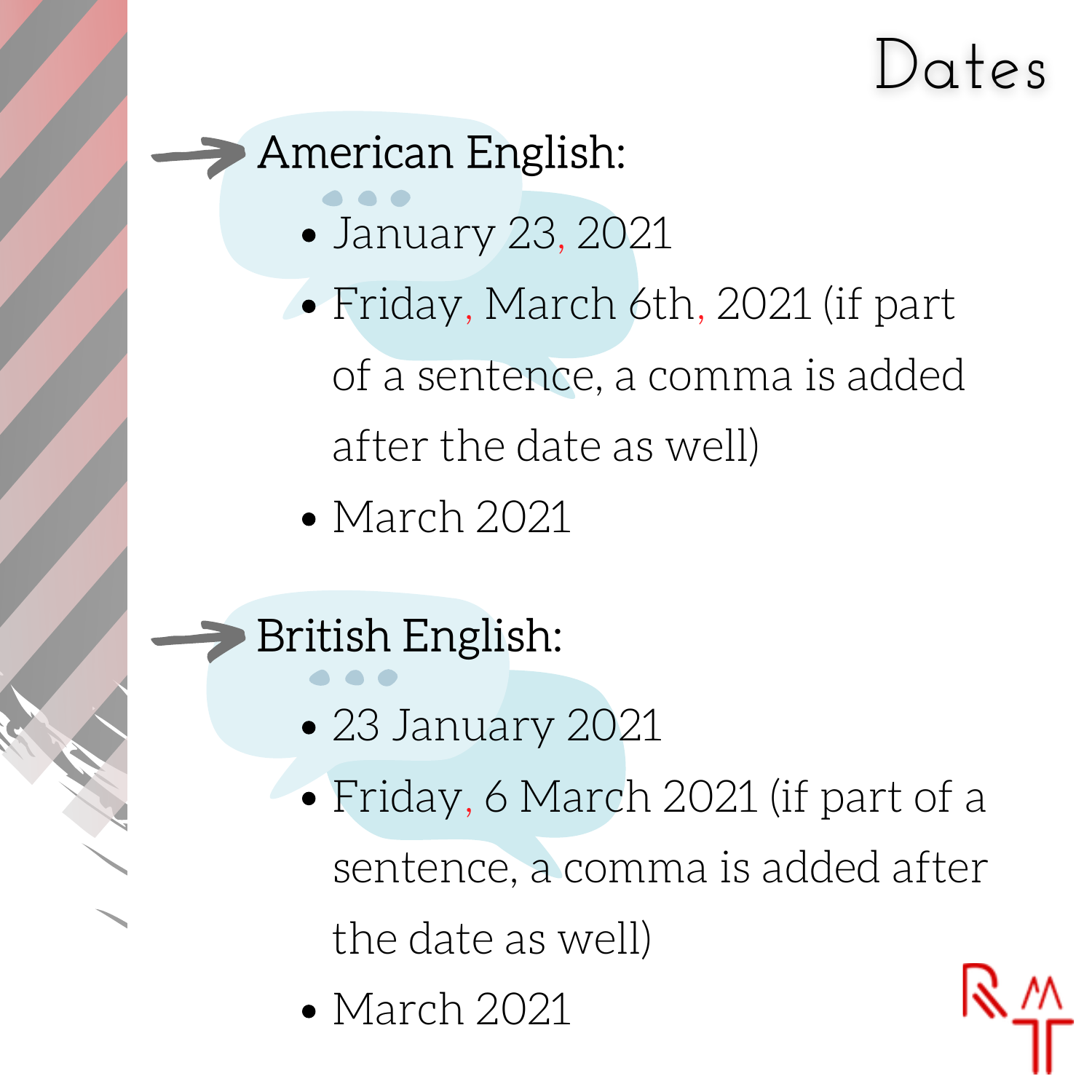### Numbers

>Long numbers: 76,639,654 \$2,500 4,198,456.05



Years, stree numbers and page numbers.